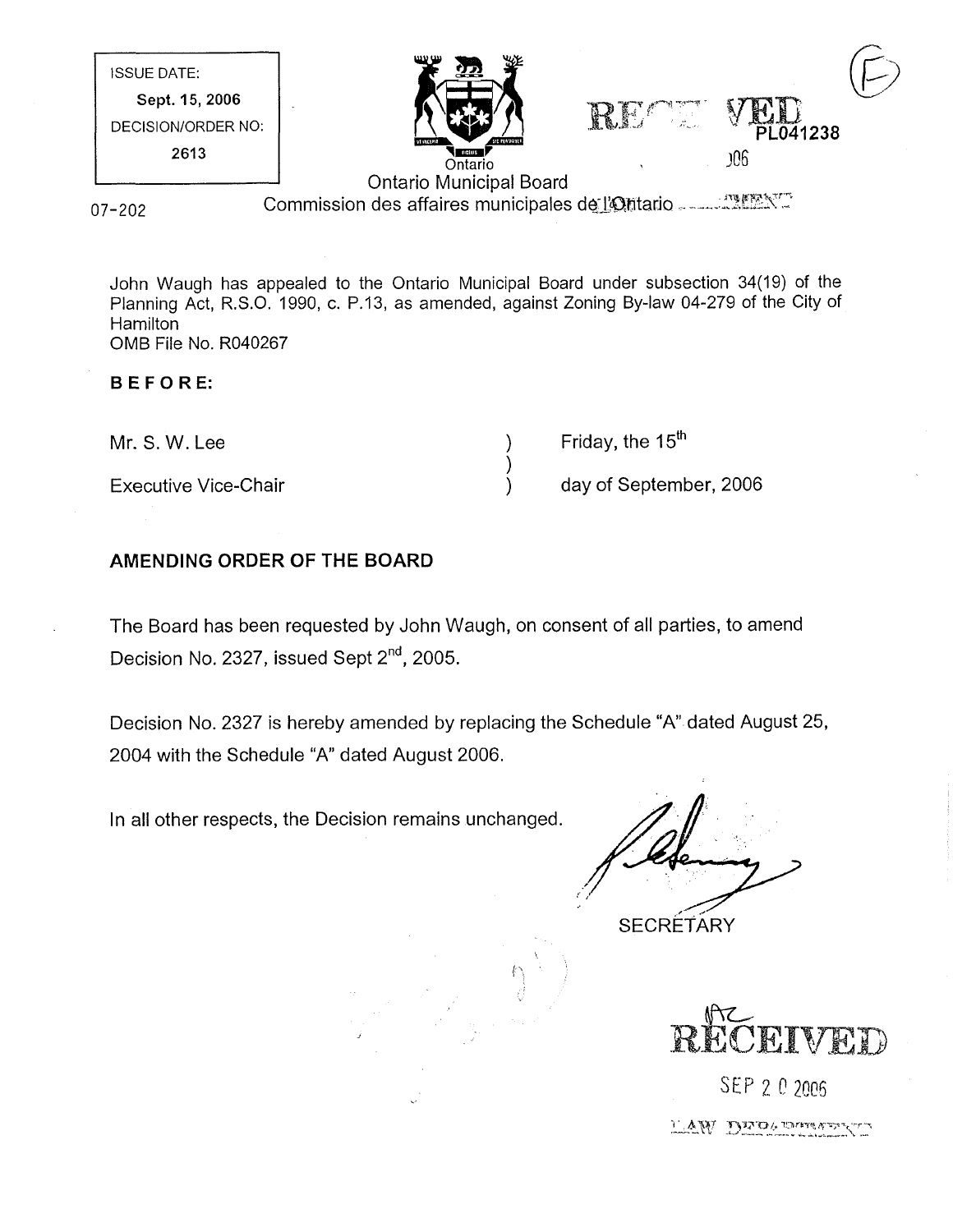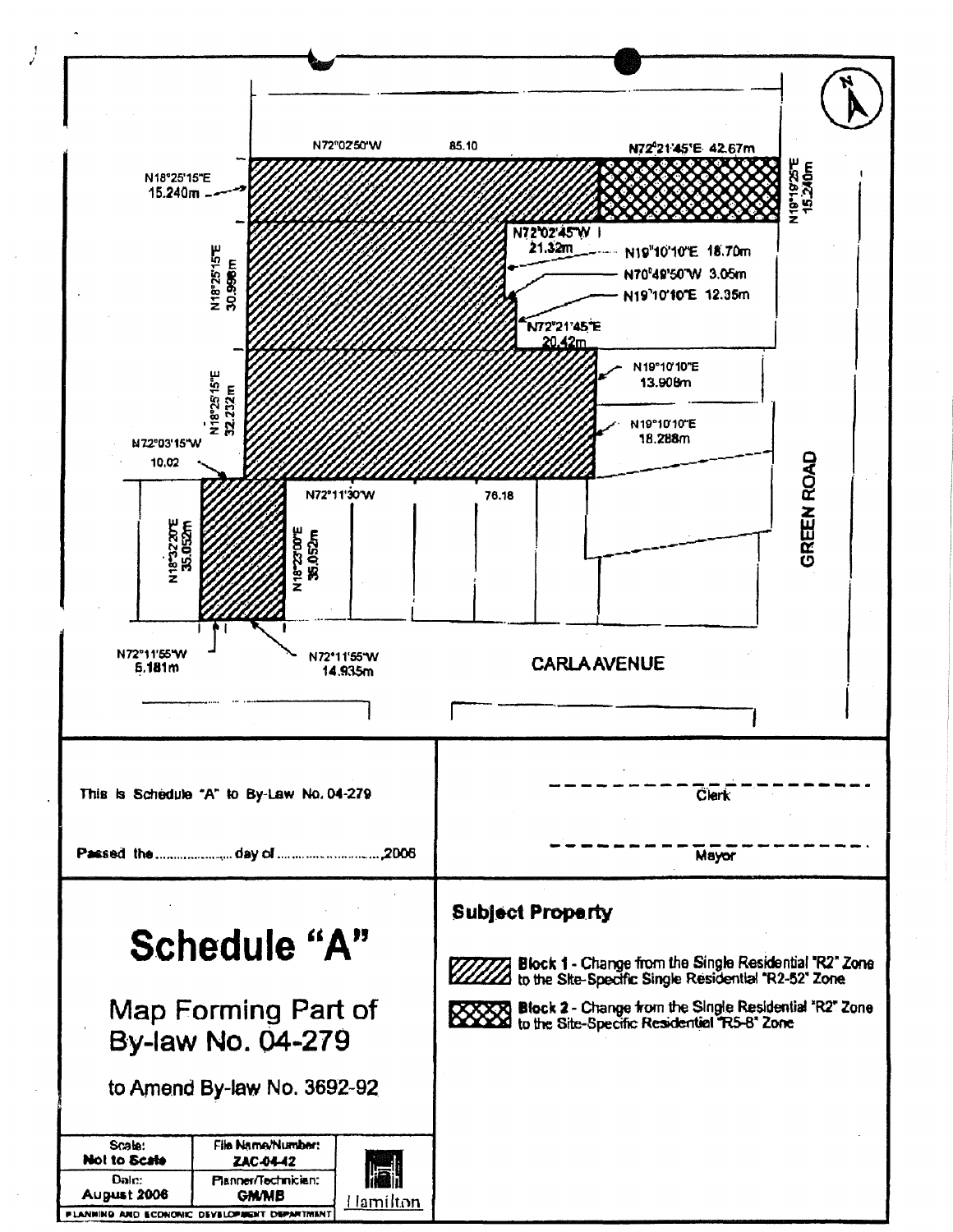**Authority:** Item14, Planning and Economic Development Committee Report; 04-020 (PD04247) CM; November 10, 2004

**Bill No. 279** 

# **CITY OF HAMILTON**

#### **BY-LAW NO. 04-279**

#### **To Amend Zoning By-law No. 3692-92 (Stoney Creek) Respecting Lands located in Part of Lot 21, Concession 3 (northwest corner of Carla Avenue and Green Road)**

**WHEREAS** the City of Hamilton Act. 1999, Statutes of Ontario, 1999 Chap.14, Sch. C. did incorporate, as of January  $1<sup>st</sup>$ , 2001, the municipality "City of Hamilton";

**AND WHEREAS** the City of Hamilton is the successor to certain area municipalities, including the former area municipality known as "The Corporation of the City of Stoney Creek" and is the successor to the former Regional Municipality, namely, The Regional Municipality of Hamilton-Wentworth;

**AND WHEREAS** the City of Hamilton Act, 1999 provides that the Zoning By-laws of the former area municipalities continue in force in the City of Hamilton until subsequently amended or repealed by the Council of the City of Hamilton;

**AND WHEREAS** Zoning By-law No. 3692-92 (Stoney Creek) was enacted on the 8<sup>th</sup> day of December, 1992, and approved by the Ontario Municipal Board on the 31<sup>st</sup> day of May, 1994;

**AND WHEREAS** the Council of the City of Hamilton, in adopting Item 14 of Report 04- 020 of the Planning and Economic Development Committee at its meeting held on the 10th day of November, 2004, recommended that Zoning By-law No. 3692-92 (Stoney Creek), be amended as hereinafter provided;

**AND WHEREAS** this by-law is in conformity with the Official Plan of the City of Hamilton (formerly the City of Stoney Creek Official Plan), approved by the Minister under the Planning Act on May 12, 1986;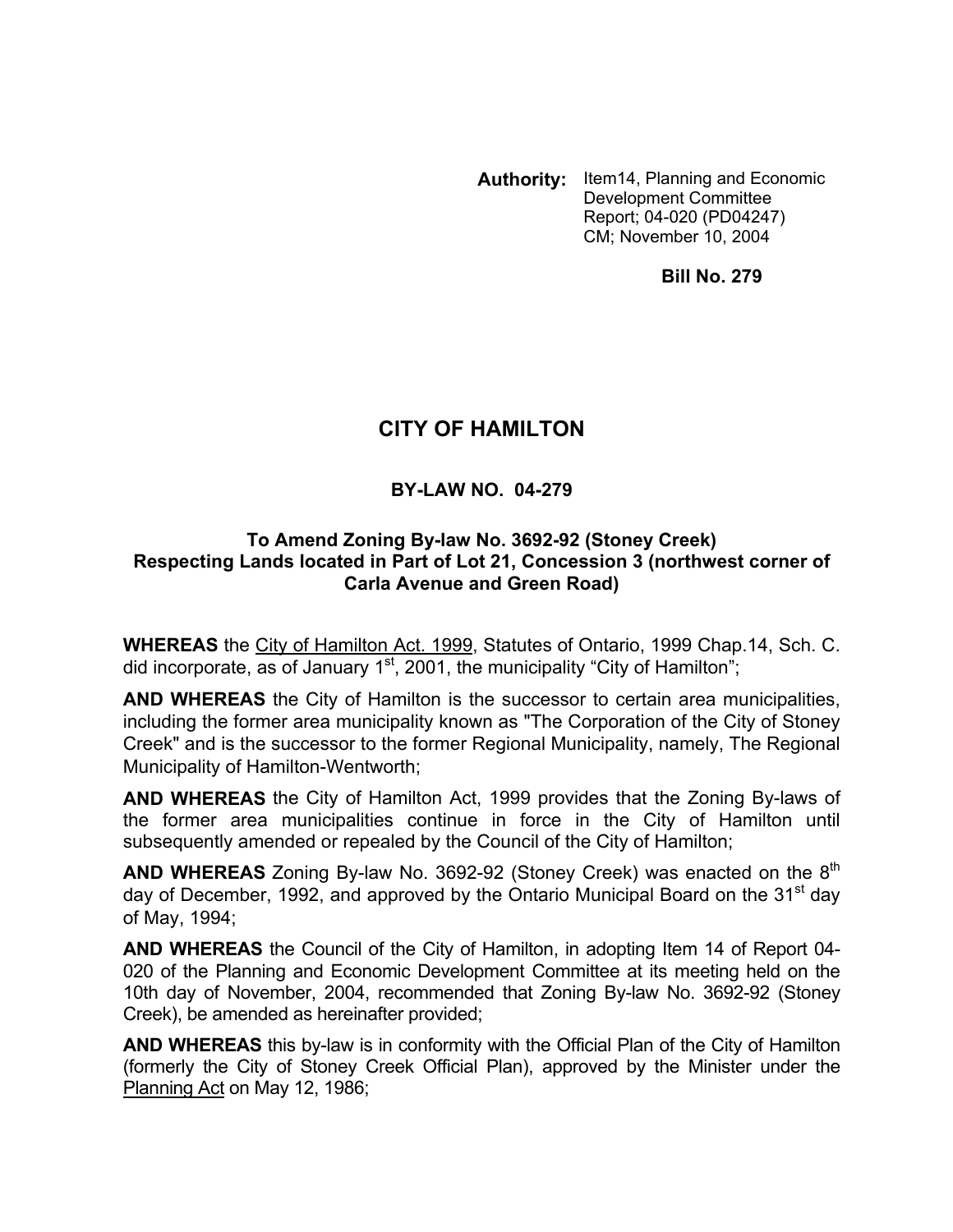**NOW THEREFORE** the Council of the City of Hamilton enacts as follows:

- 1. Map No. 6 of Schedule "A", appended to and forming part of By-law No. 3692-92 (Stoney Creek) is amended by changing the zoning from the Single Residential "R2" Zone to the site-specific Single Residential "R2-52" Zone, and the site-specific Residential "R5-8" Zone, on the lands located in Part of Lot 21, Concession 3, the extent and boundaries of which are shown as Blocks 1 and 2 on a plan hereto annexed as Schedule "A", as follows:
	- i) That Block 1 be rezoned from the Single Residential "R2" Zone to the sitespecific Single Residential "R2-52" Zone; and,
	- ii) That Block 2 be rezoned from the Single Residential "R2" Zone to the sitespecific Residential "R5-8" Zone.
- 2. That Subsection 6.3.7, "Special Exemptions" of Section 6.3, Single Residential "R2" Zone, of Zoning By-law No. 3692-92, be amended by adding a new special exemption, "R2-52", as follows:

### **"R2-52 North of Carla Avenue, West of Green Road, within Part of Lot 21, Concession 3, Schedule "A", Map No. 6**

Notwithstanding Section 6.3.2 of Zoning By-law No. 3692-92, the permitted uses for each lot on these lands shall include only single detached dwellings and semidetached dwellings fronting onto a private road.

Notwithstanding the provisions of Section 6.3.3 of Zoning By-law 3692-92, the total number of dwelling units permitted on lands zoned "R2-52 shall be 14 semidetached and 4 single detached dwellings.

Notwithstanding the provisions of Paragraphs (a), (b), (d), (e), and (g) of Section 6.3.3 of the "Zone Regulations" of the Single Residential "R2" Zone on those lands zoned "R2-52" by this by-law, the following shall apply:

| (a) | Minimum Lot Area     | 4000 square metres |  |
|-----|----------------------|--------------------|--|
| (b) | Minimum Lot Frontage | 20 metres          |  |
| (d) | Minimum Side Yard    | 7.5 metres         |  |
| (e) | Minimum Rear Yard -  | 3 metres           |  |
| (g) | Maximum Lot Coverage | 30%                |  |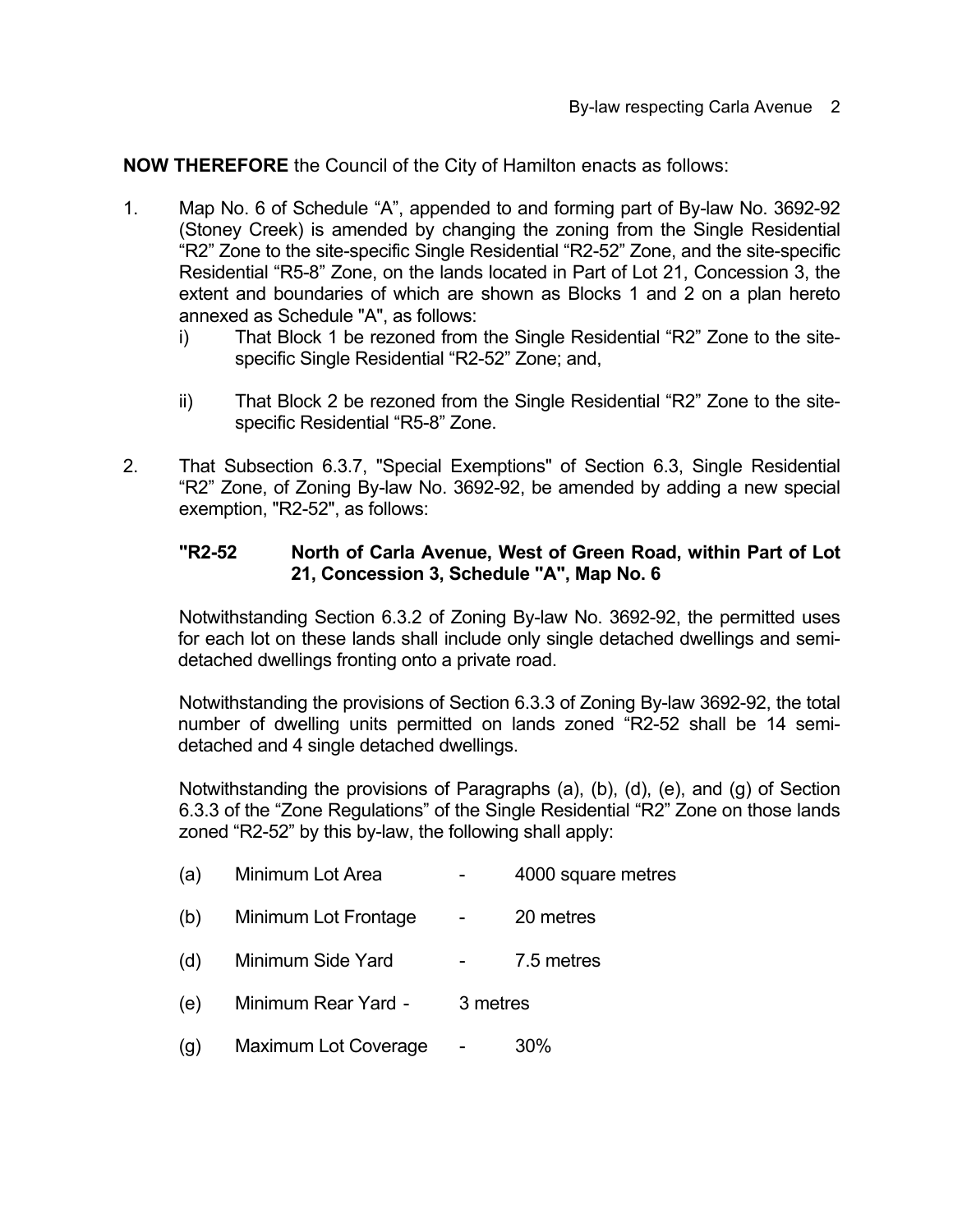- (h) Minimum Distance between Buildings on the Same Lot
	- 2 metres, except 15 metres between an end wall and a front wall
- (i) Privacy Area
	- Notwithstanding the yard requirements above, each unit shall have at least one area which serves as a privacy area which is adjacent to the dwelling unit and shall have a minimum depth of 6 metres
- (j) Minimum Landscaped Open Space
	- 1. Not less than 50 percent of the lot area shall be landscaped including the privacy areas.
	- 2. Not less than 1.5 metres of landscaped strip shall be provided adjacent to any lot line, including sidewalks.
	- 3. A landscaped strip having a minimum width of 4.5 metres shall be provided adjacent to every portion of any lot that abuts a street except for points of ingress and egress.
- (k) No vehicular access to the lands to the north shall be permitted.

 Notwithstanding the regulations of 6.3.4 "Regulations for Parking", the following shall apply:

- 1. Two (2) parking spaces plus 0.5 visitor parking spaces shall be provided per dwelling unit. Tandem parking is permitted for non-visitor parking spaces.
- 2. No common parking space shall be located closer than 3 metres from a zone for single detached, semi-detached or duplex dwellings or 5 metres to any dwelling unit located on a lot other than said lot, or 3 metres to any dwelling unit located on the same lot.
- 3. No required parking spaces shall be permitted in the required front yard.
- 4. No non-visitor parking spaces shall be located closer than 1.5 metres to any lot line.
- 5. No parking spaces shall be permitted within 35 metres of Carla Avenue, except for a maximum of two (2) spaces in association with a single family dwelling that fronts onto Carla Avenue.
- 3. That Subsection 6.6.7, "Special Exemptions" of Section 6.6, Residential "R5" Zone, of Zoning By-law No. 3692-92, be amended by adding a new special exemption, "R5-8", as follows:

#### **"R5-8 143 Green Road, Schedule "A", Map No. 6**

Notwithstanding the provisions of Paragraph (b), of Section 6.6.3 of the "Zone Regulations" of the Residential "R5" Zone on those lands zoned "R5-8" by this bylaw, the following shall apply:

(b) Minimum Lot Frontage